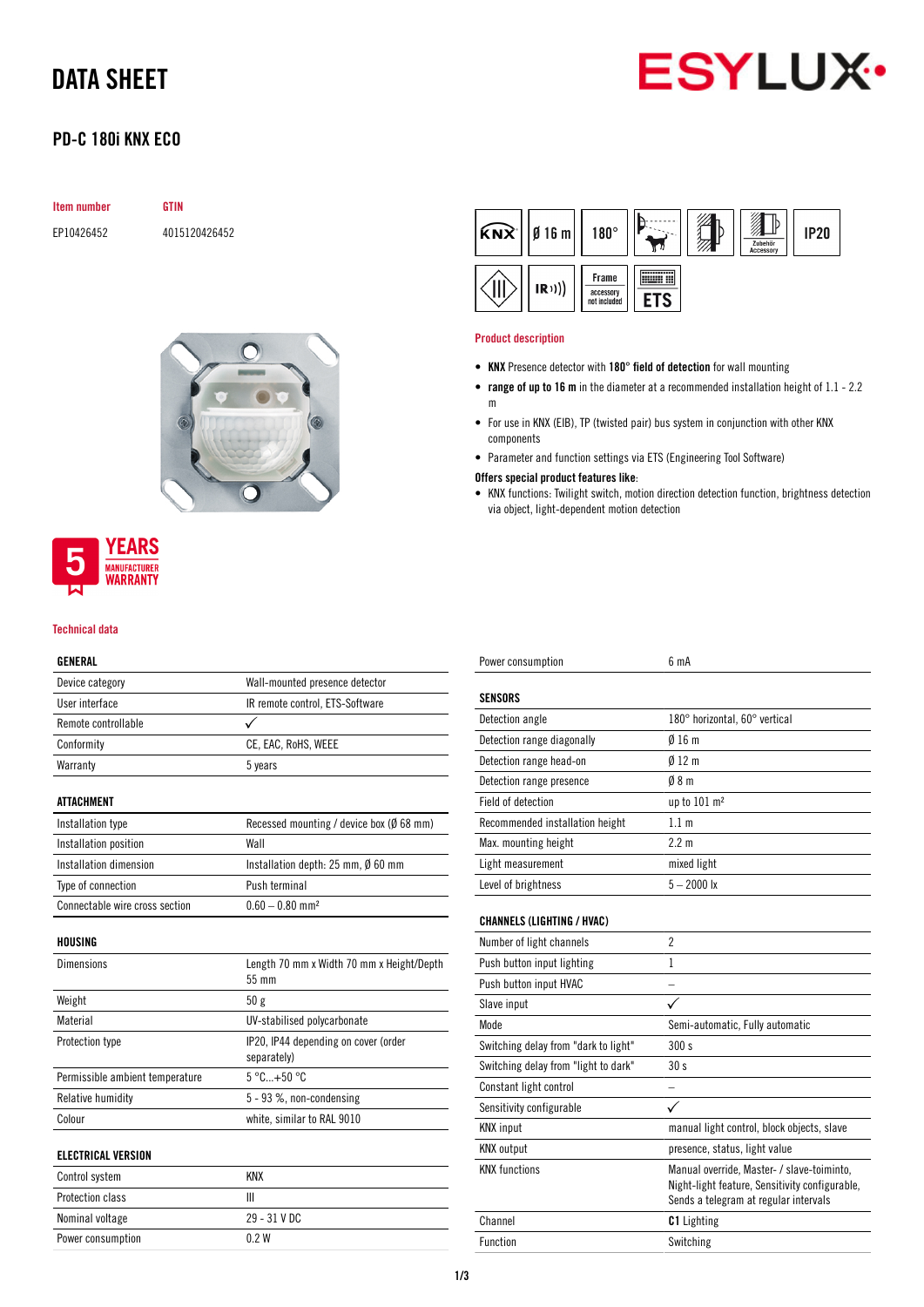# DATA SHEET

## PD-C 180i KNX ECO



## Item number GTIN EP10426452 4015120426452

| Switch contact        | Bus system                       |
|-----------------------|----------------------------------|
| Push button input     |                                  |
| Impulse mode          |                                  |
| Switch-off delay time | 60 s30 min (adjustable in steps) |
| Channel               | <b>C<sub>2</sub></b> Lighting    |

| Function              | Switching                        |
|-----------------------|----------------------------------|
| Switch contact        | Bus system                       |
| Push button input     |                                  |
| Switch-off delay time | 10 s60 min (adjustable in steps) |

### Factory settings

| GENERAL                                       |                 |
|-----------------------------------------------|-----------------|
| Sensitivity                                   | 60%             |
| Orientation light, depending on<br>brightness |                 |
| Switching threshold for orientation light     | $500 \text{lx}$ |
| Luminous efficiency switch-on value           | 60%             |

### CHANNELS (LIGHTING / HVAC)

| Channel                                 | <b>C1</b> Lighting |
|-----------------------------------------|--------------------|
| Operating mode                          | fully automatic    |
| Level of brightness/switching threshold | $500 \text{ lx}$   |
| Switch-off delay time                   | $5 \text{ min}$    |

### Accessories

| <b>Product designation</b> | Item number | <b>Product description</b>                                                                                                                | <b>GTIN</b>   |
|----------------------------|-------------|-------------------------------------------------------------------------------------------------------------------------------------------|---------------|
| Cover                      |             |                                                                                                                                           |               |
| COVER IP20 WH              | EM10055102  | Cover for wall detectors from the STANDARD series, IP20, white, similar to RAL 9010                                                       | 4015120055102 |
| COVER IP20 SWH             | EM10055119  | Cover for wall detectors from the STANDARD series, IP20, white, similar to RAL 9016                                                       | 4015120055119 |
| COVER IP20 CWH             | EM10055126  | Cover for wall detectors from the STANDARD series, IP20, white, similar to RAL 1013                                                       | 4015120055126 |
| COVER IP20 AN              | EM10055133  | Cover for wall detectors from the STANDARD series, IP20, white, similar to RAL 7021                                                       | 4015120055133 |
| COVER IP20 SR              | EM10055140  | Cover for wall detectors from the STANDARD series, IP20, silver                                                                           | 4015120055140 |
| COVER ELK RS/PLUS IP20 WH  | EM10055270  | Cover for wall detector fits with Elko RS/PLUS, IP20, white                                                                               | 4015120055270 |
| COVER SEL Trend IP20 WH    | EM10055287  | Cover for wall detector fits with Schneider Electric Trend, IP20, white                                                                   | 4015120055287 |
| COVER SEL EXX IP20 WH      | EM10055294  | Cover for wall detector fits with Schneider Electric Exxact, IP20, white                                                                  | 4015120055294 |
| COVER IP44 WH              | EM10055157  | Cover for wall detectors from the STANDARD series, IP44, white                                                                            | 4015120055157 |
| COVER BER S1 IP20 PWH      | EP10427107  | Cover for wall detector fits with Berker S.1, IP20, polar white                                                                           | 4015120427107 |
| COVER BER S1 IP20 WH       | EP10427114  | Cover for wall detector fits with Berker S.1, IP20, white                                                                                 | 4015120427114 |
| COVER BER MOD2 IP20 PWH    | EP10427121  | Cover for wall detector fits with Berker module 2, IP20, polar white                                                                      | 4015120427121 |
| COVER BUJ REF IP20 WH      | EP10427145  | Cover for wall detector fits with Busch-Jäger Reflex, IP20, white                                                                         | 4015120427145 |
| COVER GIR S55 IP20 WH      | EP10427169  | Cover for wall detector fits with Gira Standard 55, IP20, white                                                                           | 4015120427169 |
| COVER GIR S55 IP20 CWH     | EP10427176  | Cover for wall detector fits with Gira Standard 55, IP20, cream white                                                                     | 4015120427176 |
| <b>Mounting</b>            |             |                                                                                                                                           |               |
| MOUNTING BOX IP44 SM WH    | EM10055164  | Surface-mounted box for wall detectors from the STANDARD series, IP44, white                                                              | 4015120055164 |
| <b>Remote control</b>      |             |                                                                                                                                           |               |
| ESY-Pen                    | EP10425356  | ESY-Pen and ESY-App, two tools for every task: (1) Parameterisation, (2) remote control, (3) light<br>measurement, (4) project management | 4015120425356 |
| <b>REMOTE CONTROL USER</b> | EM10016011  | IR remote control for end users                                                                                                           | 4015120016011 |